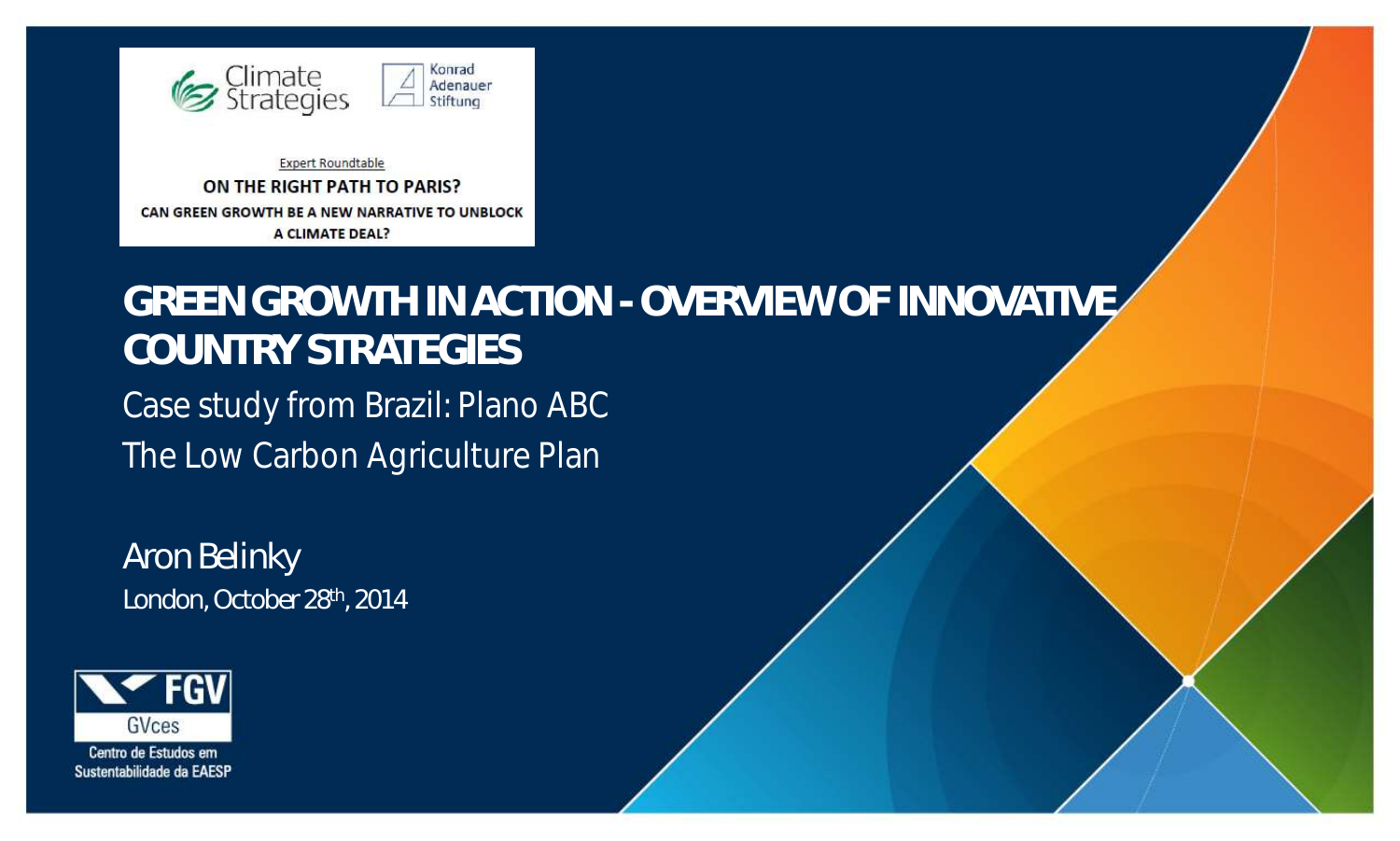# Agenda

- About GVces
- About Brazil: some key facts and figures
- The Low Carbon Agriculture Plan ("Plano ABC")
- Final remarks



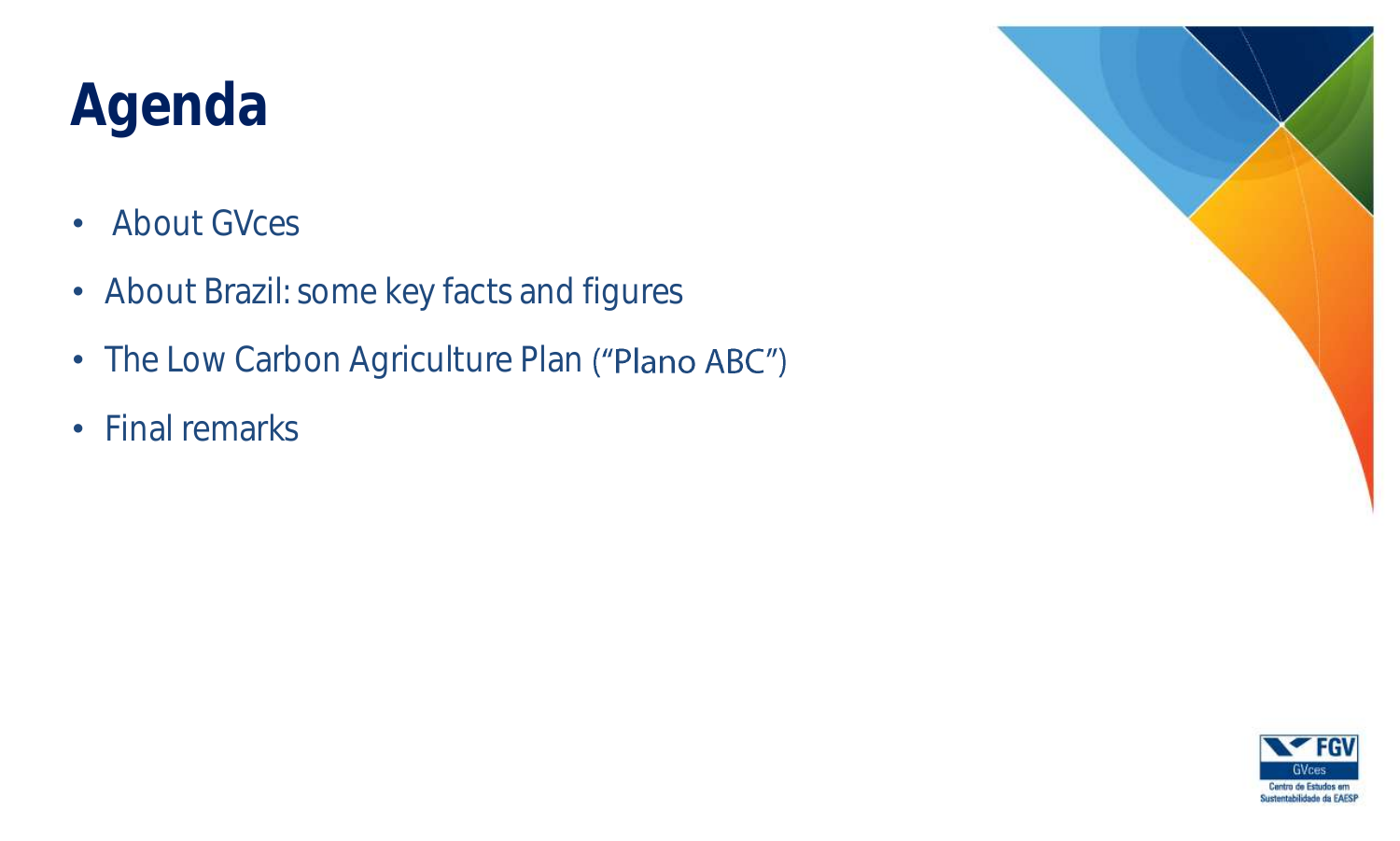#### **Center for Sustainability Studies FGV - EAESP**

#### **GVces**

Founded in **2003**, GVces offers an open arena for **study, learning, insights, innovation,** and **knowledge production**. We base our activities on the **development** of **public** and **private** management **strategies, policies** and **tools** to promote sustainability for **local, national** and **international** scenarios.

Our programs are driven by **four major pillars**:



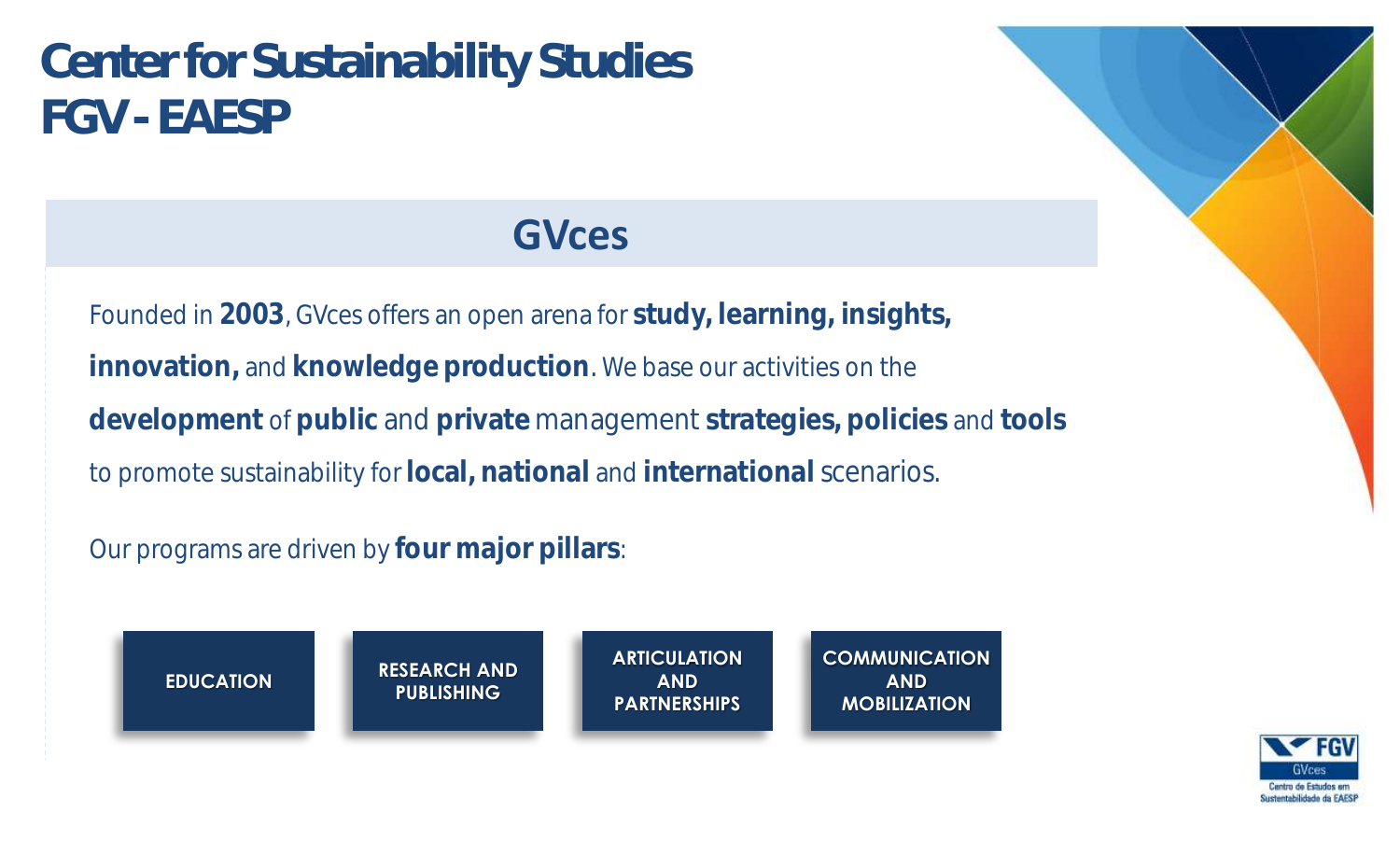### HDI-M: evolution and remaining gaps



Brazil today:

- Great improvement in the last two decades
- But still 79th in the global HDI ranking (0,744)
- Gap between N/NE and S/SE persists

HDI-M - Human Development Index at municipality level - Source: UNEP, 2013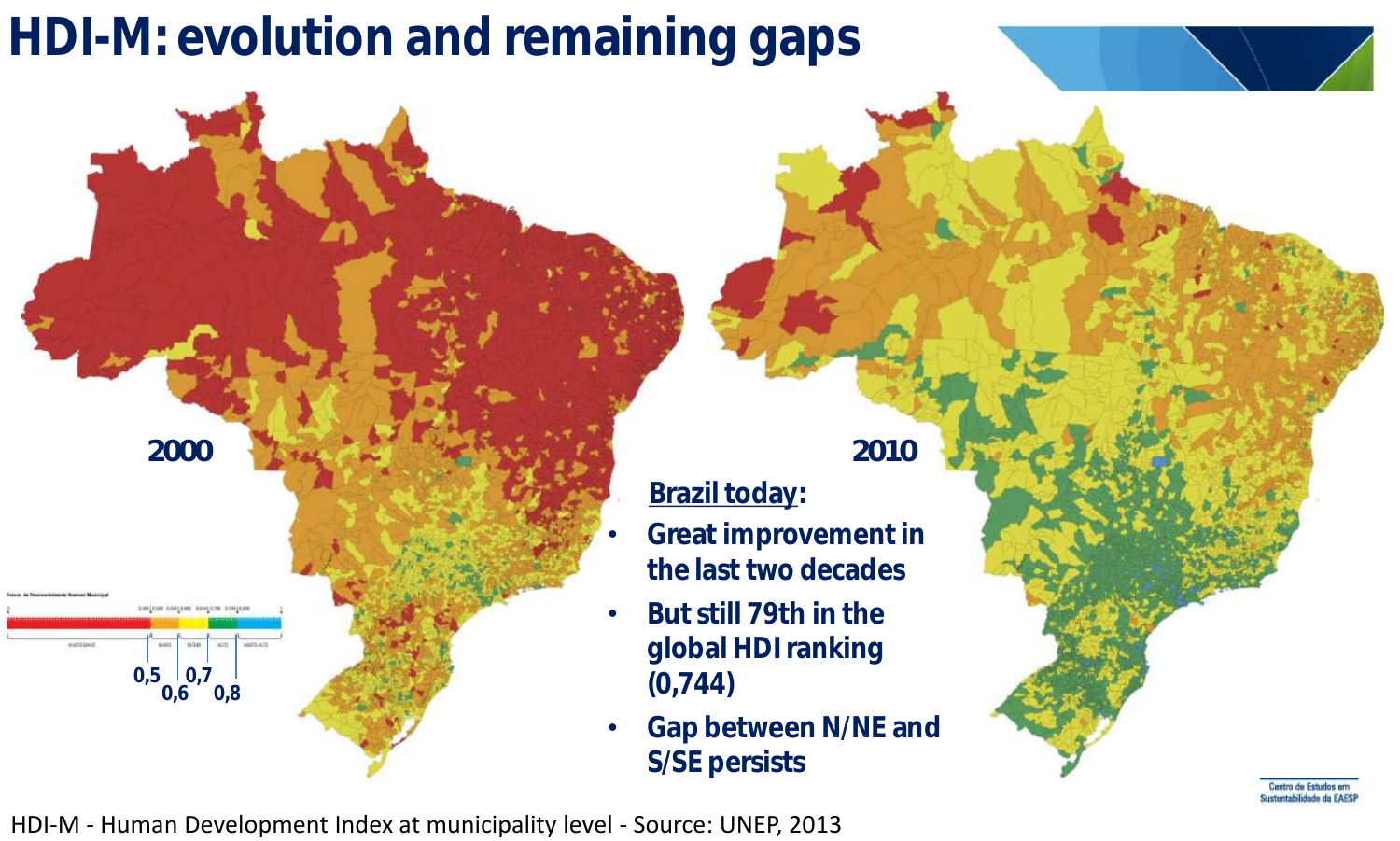#### Brazil: ecological footprint and biocapacity



Population:

- 1960: 72 millions
- 1970: 96 millions
- 1980: 122 millions
- 1990: 150 millions
- 2000: 174 millions
- 2010: 195 millions
- Reduction in biocapacity per capita due mainly to population growth
- 2007 per capita ecological footprint: 3,46 GHa (World: 2,70 GHa, High Income Countries: 5,75)



Source: Ecological Footprint Atlas, 2010 (2007 data) – by Global Footprint Network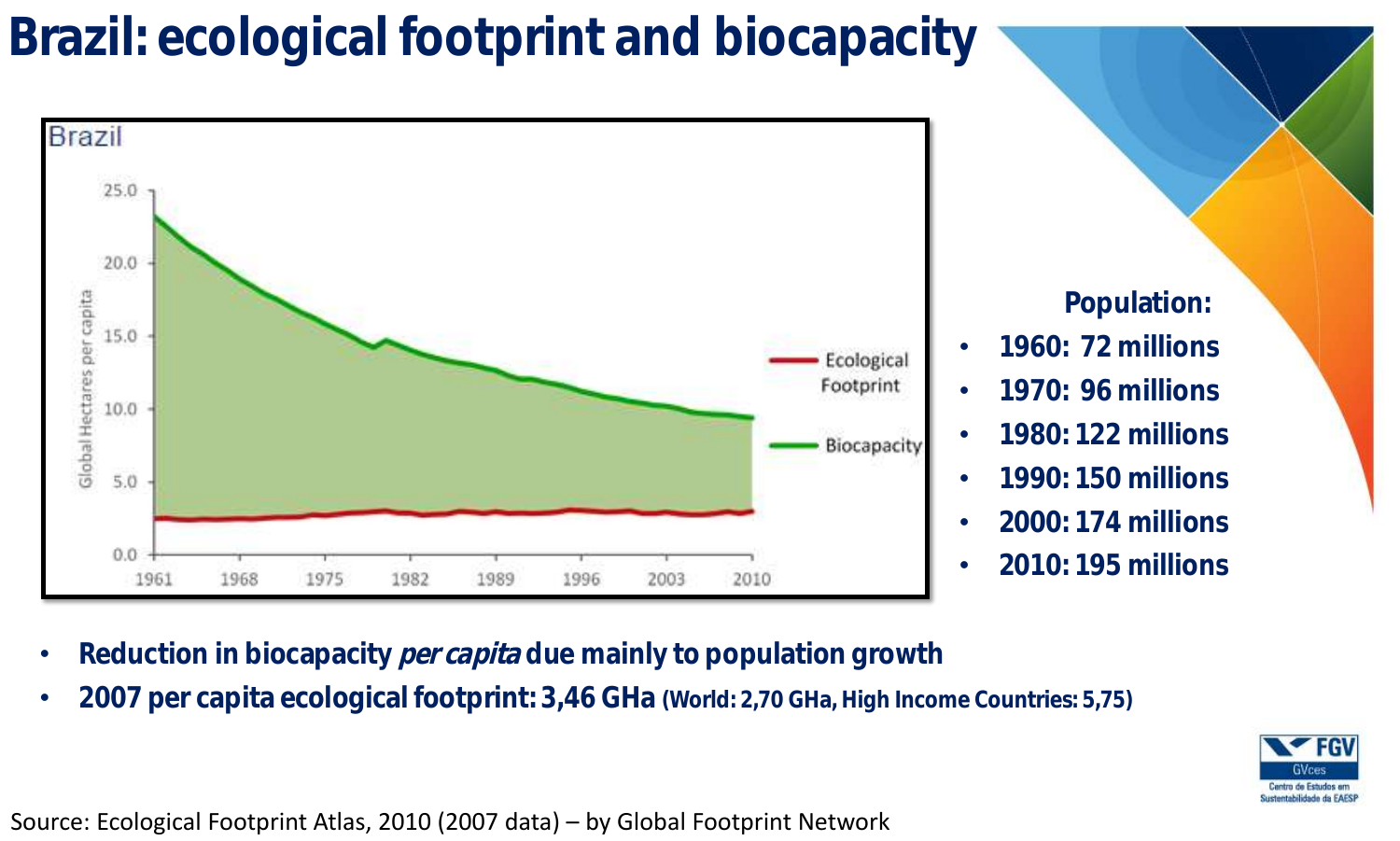## Ecological footprint by land use type



Figure 6: Total Biocapacity of Top 10 Countries, 2007

- Brazil has the most biocapacity of any individual country
- Source: Ecological Footprint Atlas, 2010 (2007 data) by Global Footprint Network



- Compared to the World, Brazil cuts a distinctive profile in its ecological footprint:
- Much lower for Carbon
- Much higher for Grazing Land+Cropland

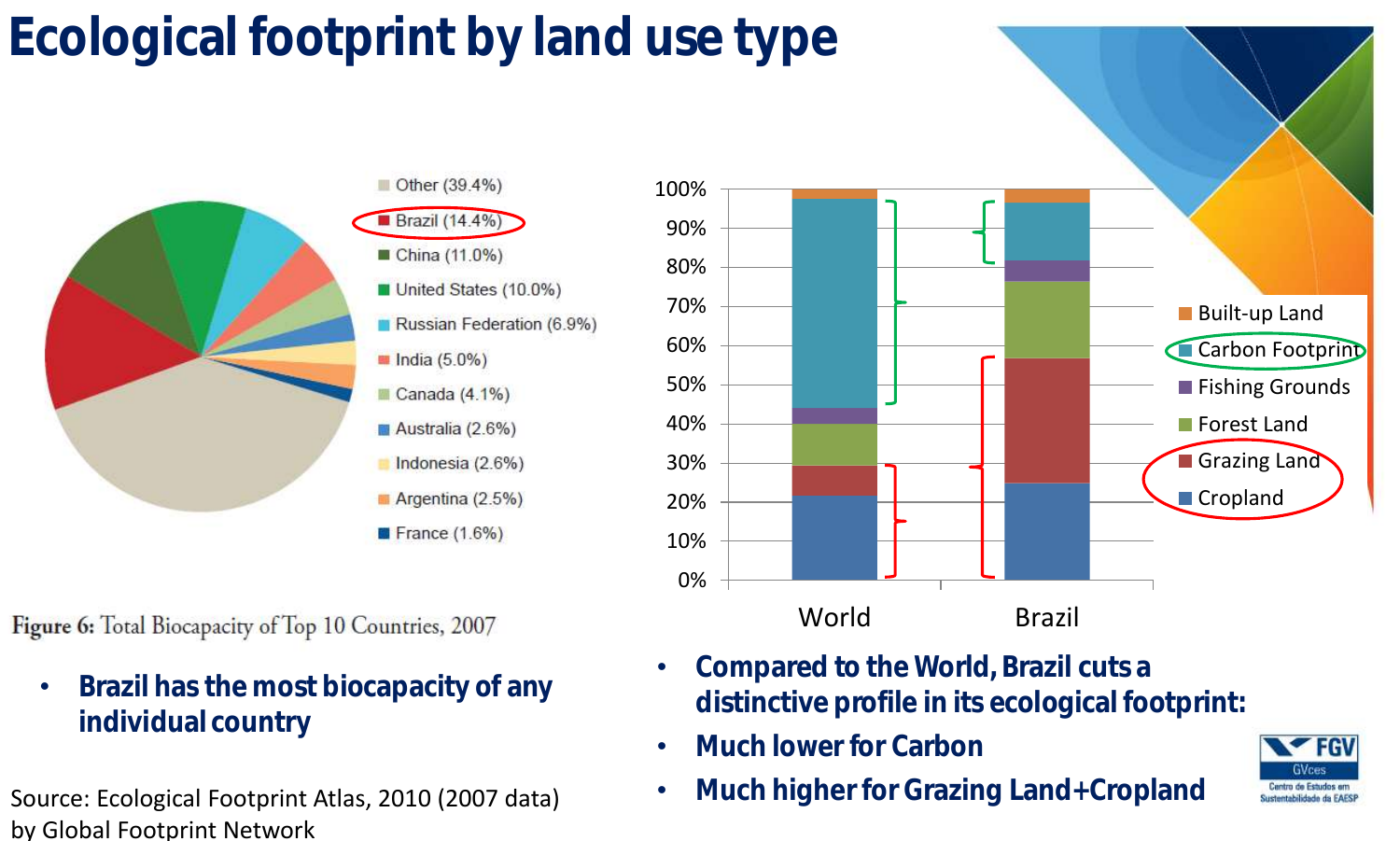#### A comparative advantage to be realized

Ecological footprint in 2007

#### Ecological creditor and debtor countries - 2007

Footprint more than 150% larger than biocapacity Footprint 100-150% larger than biocapacity ootprint 50-100% larger than biocapacity Footprint 0-50% larger than biocapacity Biocapacity 0-50% larger than Footprint Biocapacity 50-100% larger than Footprint Biocapacity 100-150% larger than Footprint Biocapacity more than 150% larger than Footprint Insufficient data

to 1.5 gha per capita 1.5 to 3.0 gha per capita 3.0 to 4.5 gha per capital 4.5 to 6.0 gha per capita .0 to 7.5 gha per capita 5 to 9.0 gha per capita .0 to 10.5 gha per capita More than 10.5 gha per capita nsufficient data

Source: Ecological Footprint Atlas, 2010 (2007 data) by Global Footprint Network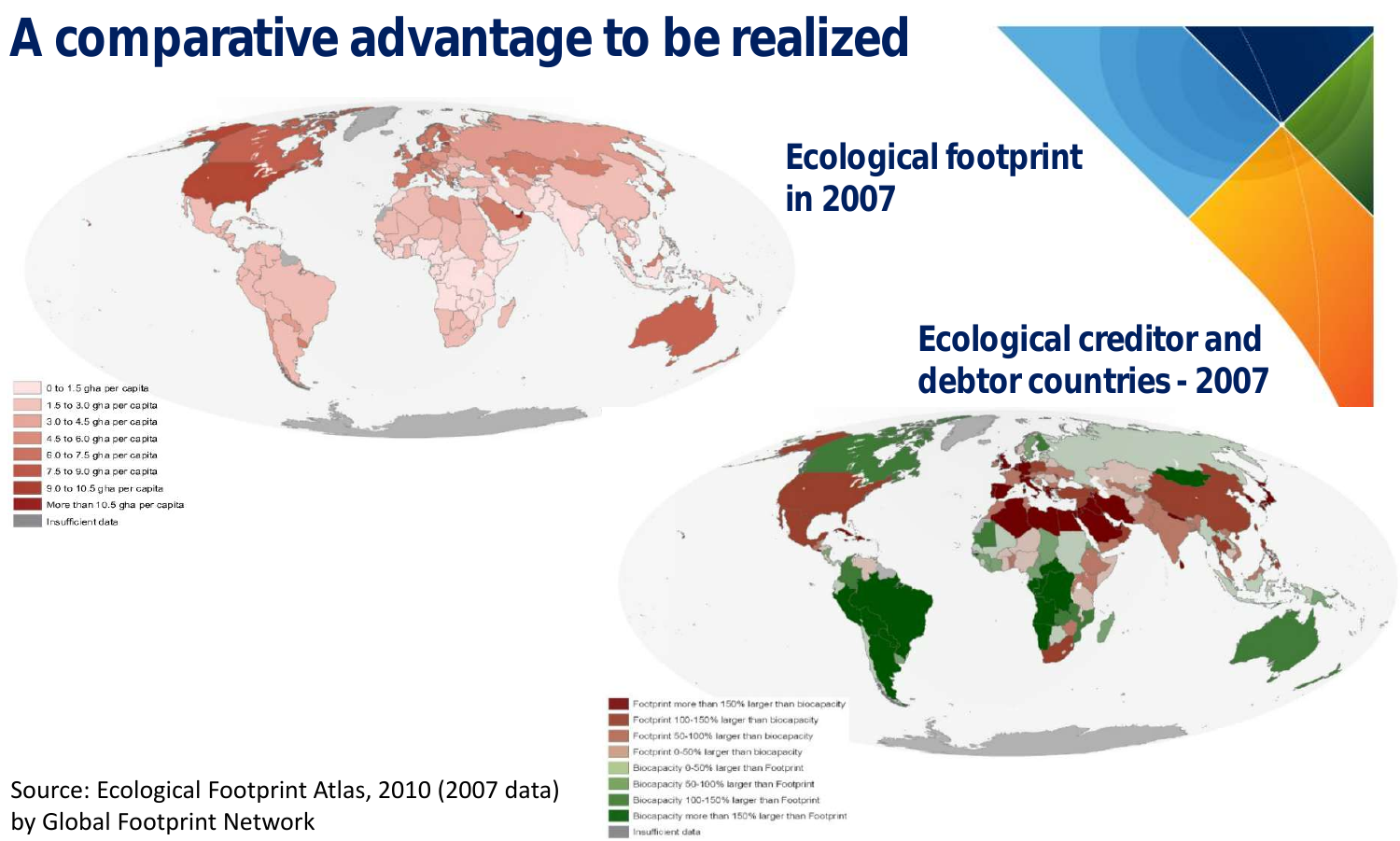#### **Agriculture participation in Brazil's GDP**



- Since the mid 20th century, Brazil became an increasignly urbanized country
- Services is the predominant economic sector in terms of contribution to GDP
- Compared to Industry, Agriculture became more important since the 1990's •



#### Source: IBGE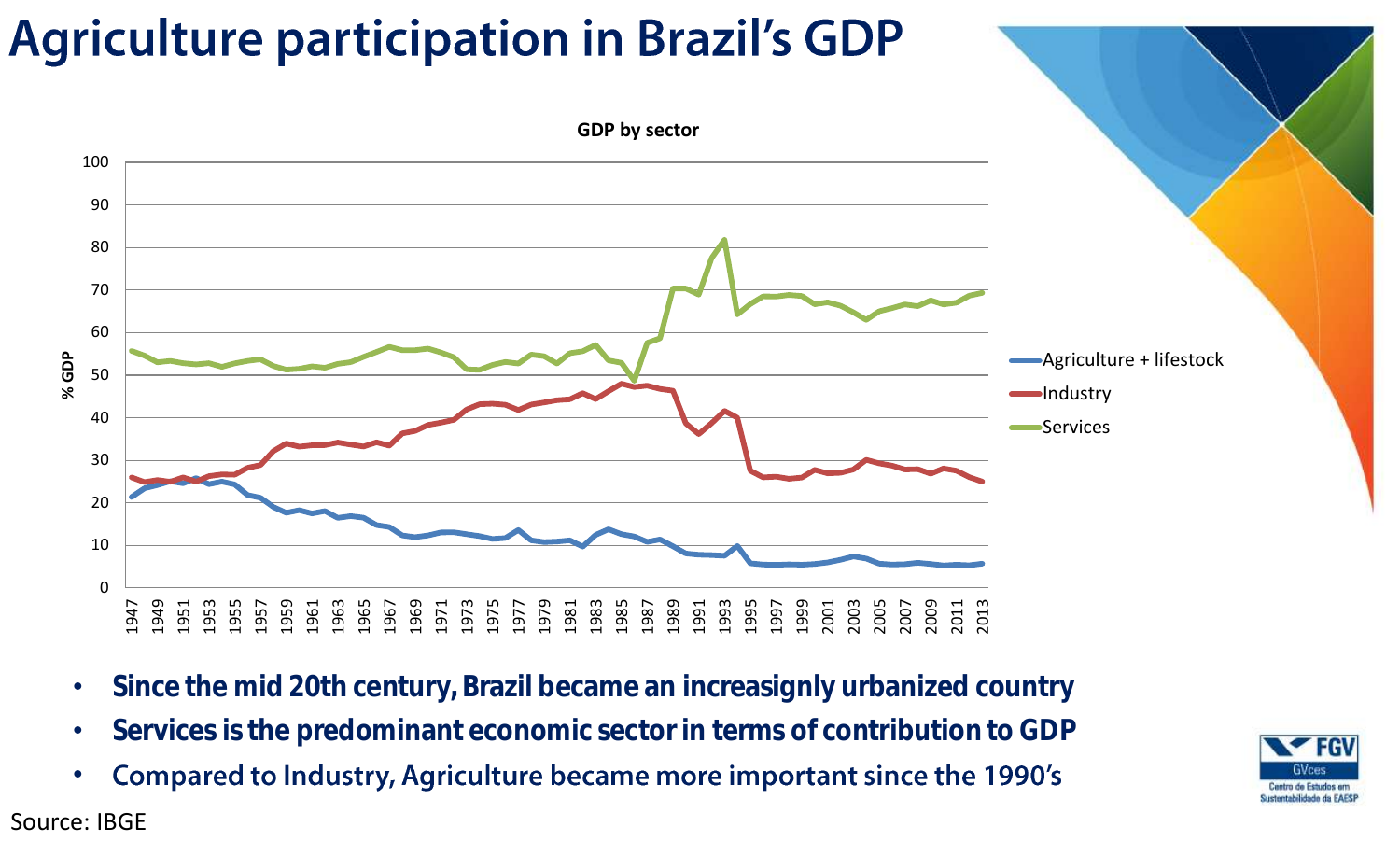#### Agriculture in **Brazil's international** trade



- Agriculture represents Brazil's 36,6% of exports and 4,7% of imports
- $\sim$  80 U\$ Billion surplus (2013)  $\rightarrow$  compensate deficit in other sectors

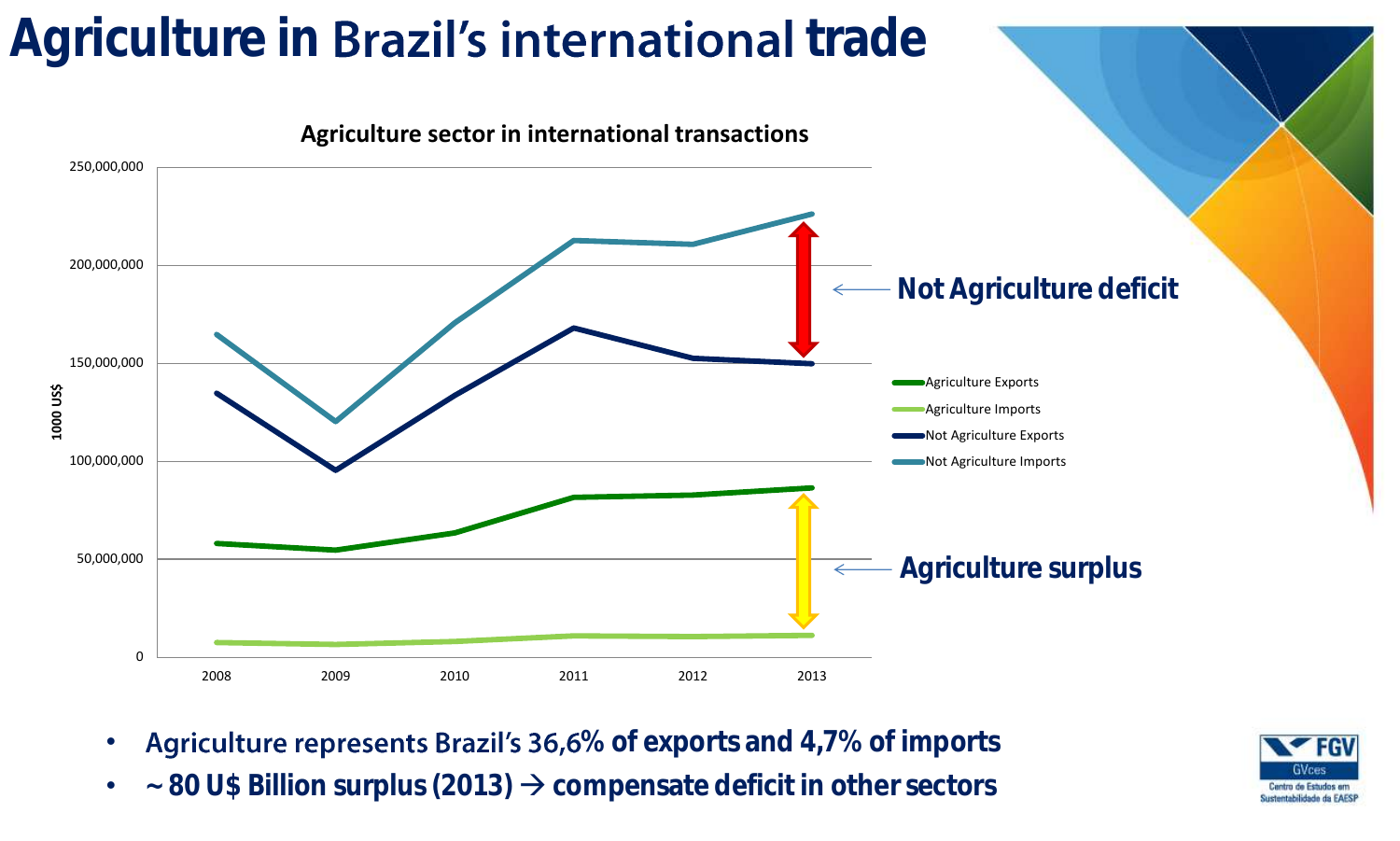### Low Carbon Agriculture Plan (Plano ABC) Background

- The ABC Plan was prepared during 2010 and 2011 to design the actions to achieve part of the Brazilian government commitments in the 15<sup>th</sup> Conference of the Parties (COP-15) to reduce greenhouse gases.
- It is a sectorial plan to **reduce emissions up to 163 million of Mt of CO<sup>2</sup> equivalent** in the agricultural sector by 2020.
- It was elaborated by a work group coordinated by the President of Republic Cabinet, with the participation of several public and private institutions, as the Ministries of Agriculture, Agrarian Development, Economy, Science and Technology, Environment, the National Confederation of Agriculture, the Brazilian Organization of Cooperatives, Conservation International and WWF, among others.

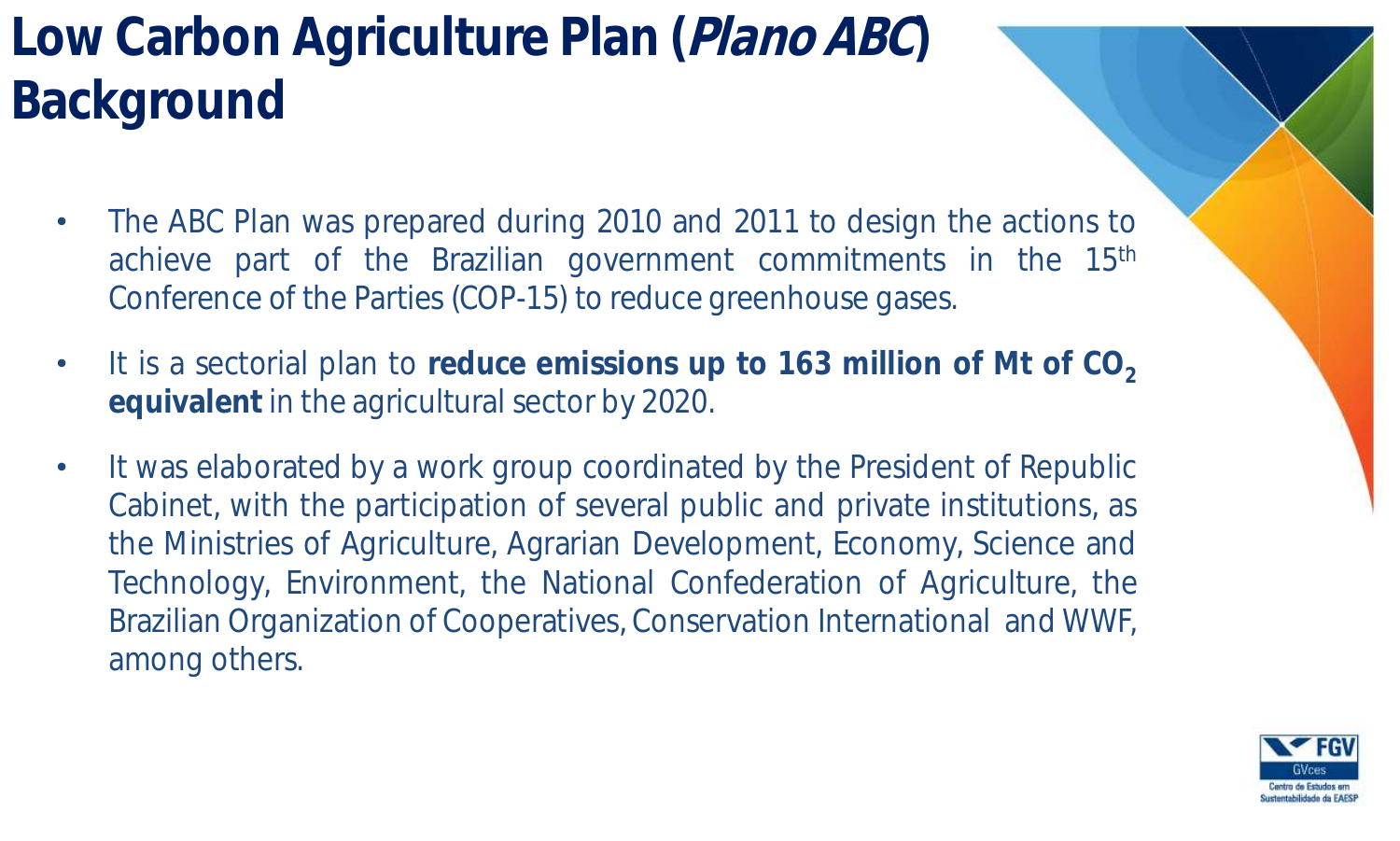## Low Carbon Agriculture Plan (Plano ABC) Focus

To achieve the goal of reducing emissions in the Brazilian agricultural sector, the ABC Plan is structured in seven programs:

- 1. recovery of degraded pasture land;
- 2. crop-livestock-forestry integration system;
- 3. no-tillage systems;
- 4. biological nitrogen fixation;
- 5. planted forests;
- 6. animal waste treatment; and,
- 7. adaptation to climate change.

Each program encompass several actions related to **economic incentives** and **funding**, **training and preparation of financial agents and technical professionals**, **technology transfer strategies**, **dialogues**, **seminars**, **marketing campaigning**, among others.

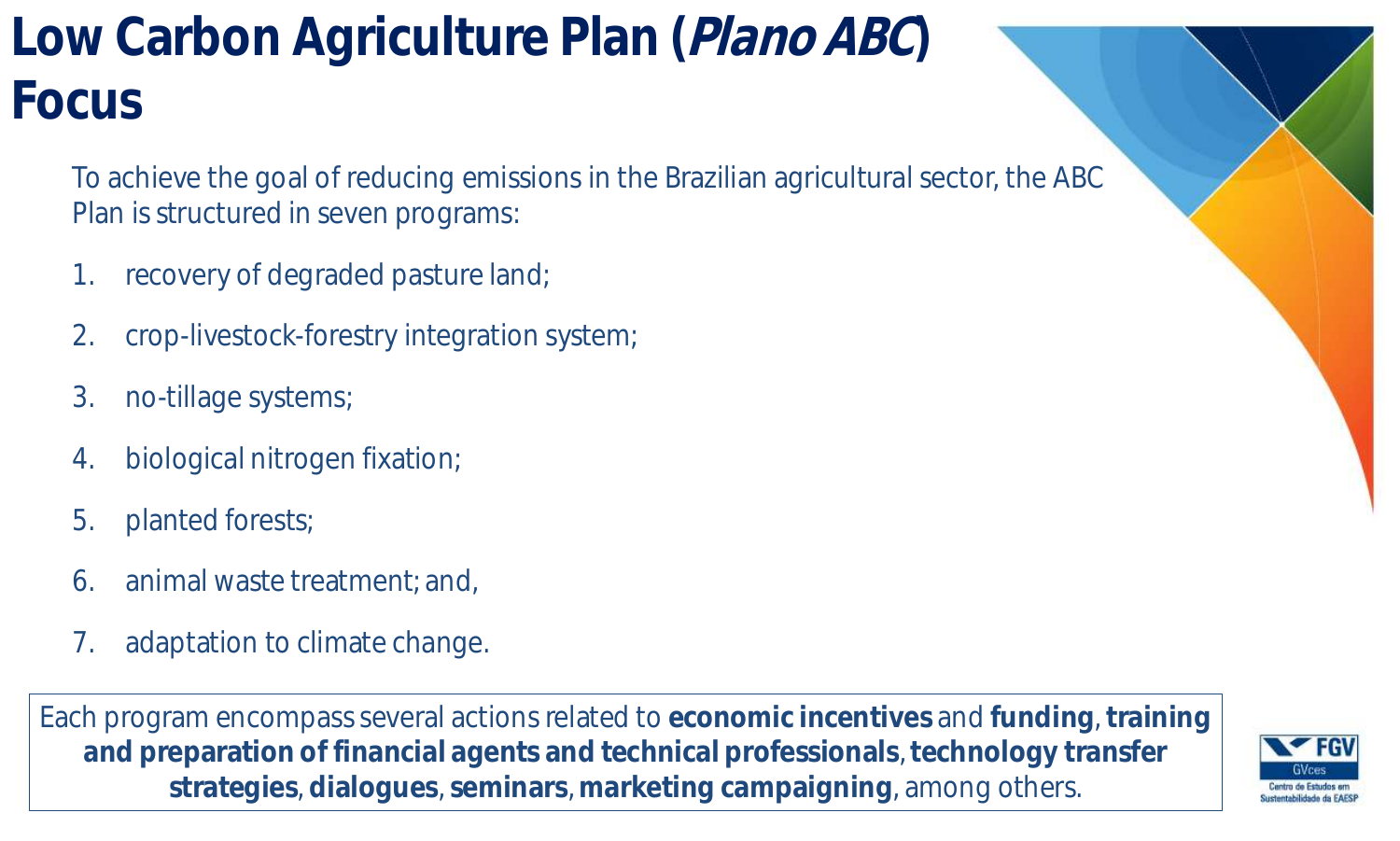## Plano ABC Observatory

- A multistakeholder initiative for transparency, monitoring and improvement
- Focus the development and accomplishment of technical studies to **evaluate the implementation of the plan**, as well as the design and promotion of a series of actions and events to contribute to the refinement of its implementation
- An online platform disseminates its activities and investment data



#### **Documentos Punicaçãos Daura Mida Sasana ARC Ouemannos Co** Electricity de Incentivism **Report Follows Baltimore** Desagrupates **Marinez** Contratos Area Indebt Ann final **Video continues** boyunter.  $20002002$ Valor total de contratos - Brasil, por linha de financiamento 9111 300 000 000 00 P6750.000.000 **BMAR-505 000 M** Ann aufer 2011/2012 ABC-ROOFBOARLBEN 0824110340-00

#### **www.observatorioabc.com.br**



Contro de Estudos em ustentabilidade da FAES ivees



ABC-RECUPERADÃO



R5070 512 775 N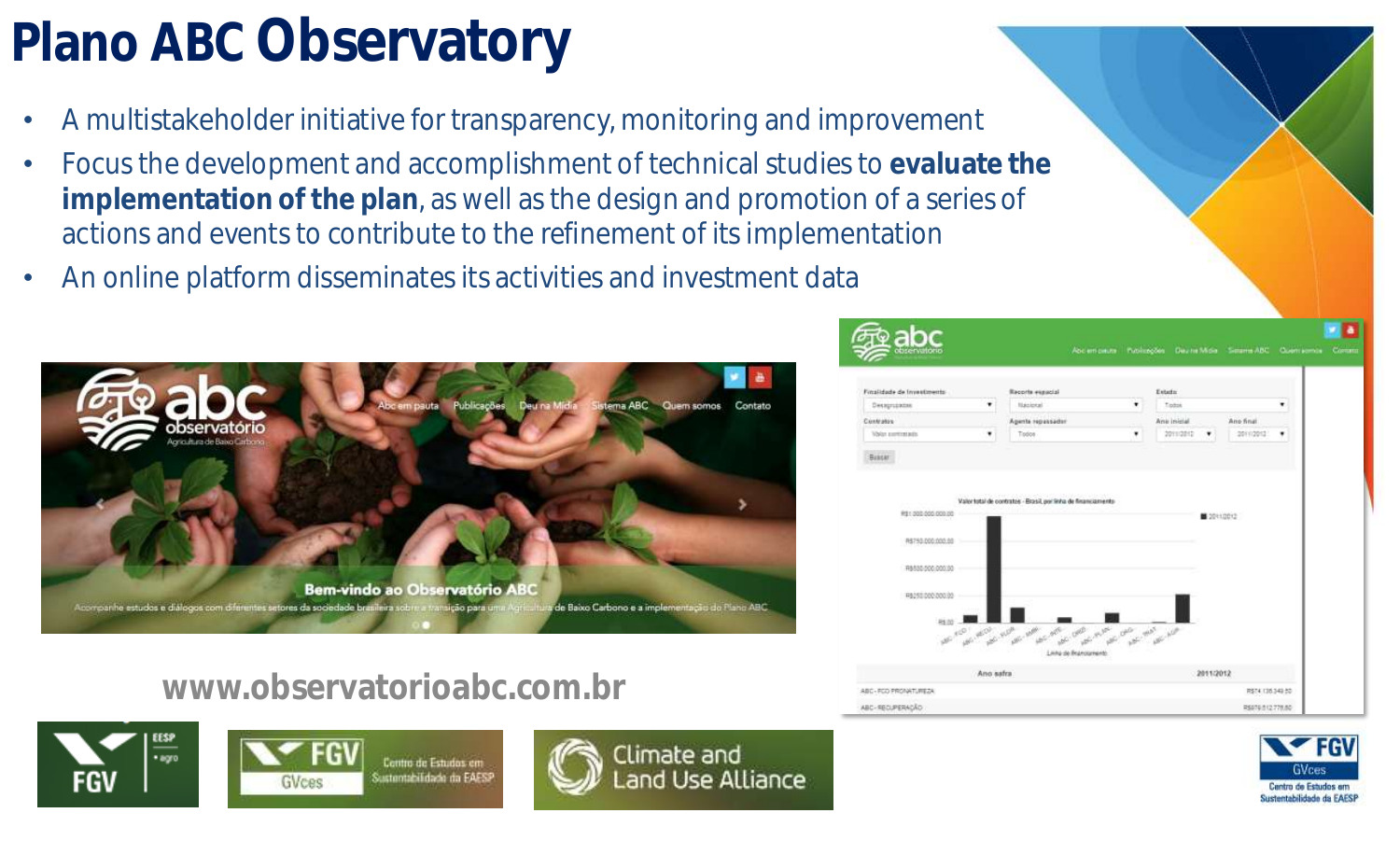#### **Plano ABC program's share in agricultural** credit

- Despite it's strategic importance, Plano ABC still a small part of Brazil's investment in the agricultural sector
- The agriculture and livestock plan for 2013/14 allocated R\$136 billion for agricultural credit.
- Of the R\$38.4 billion reserved for investments, only R\$4.5 billion is specifically earmarked for Low Carbon Agriculture through the ABC Program.





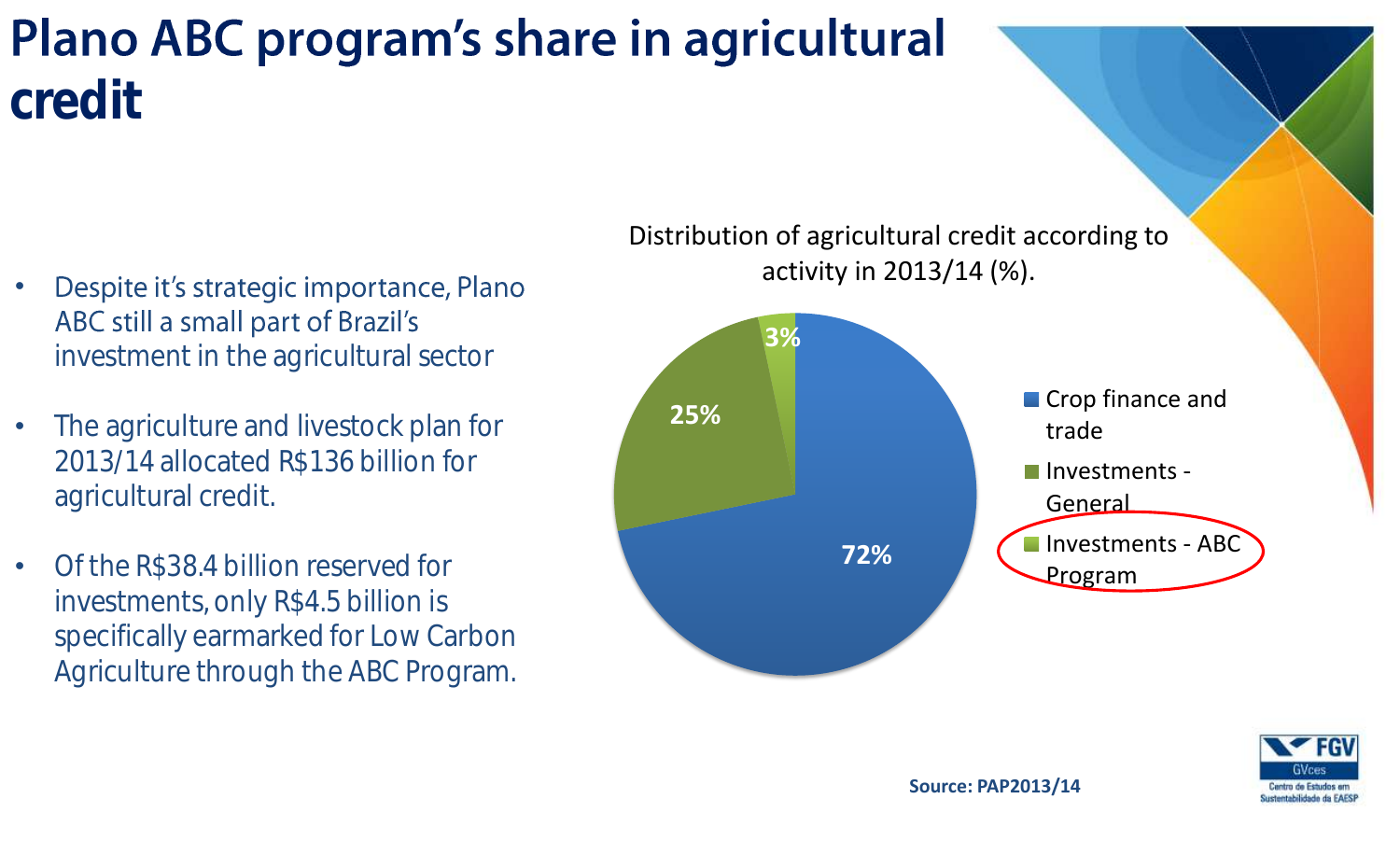### Low Carbon Agriculture Plan (Plano ABC) Investment

- Plano ABC made available financial resources (mainly loans with low interest rate) to promote the adoption and implementation of low carbon practices and technologies by farmers.
- Resources for implementation estimated in R\$ 197 Billion (~U\$ 90 Billion) in 10 years (2010-2020)
- For 2010/11 to 2013/14 seasons, R\$ 13.05 billion where made available
- *Ergo,* less than 7% of total estimated resources in first 4 out of 10 seasons
- Despite the modest volume of resources made available, only 62% where actually contracted: accumulated loans value is R\$ 8.2 billion.



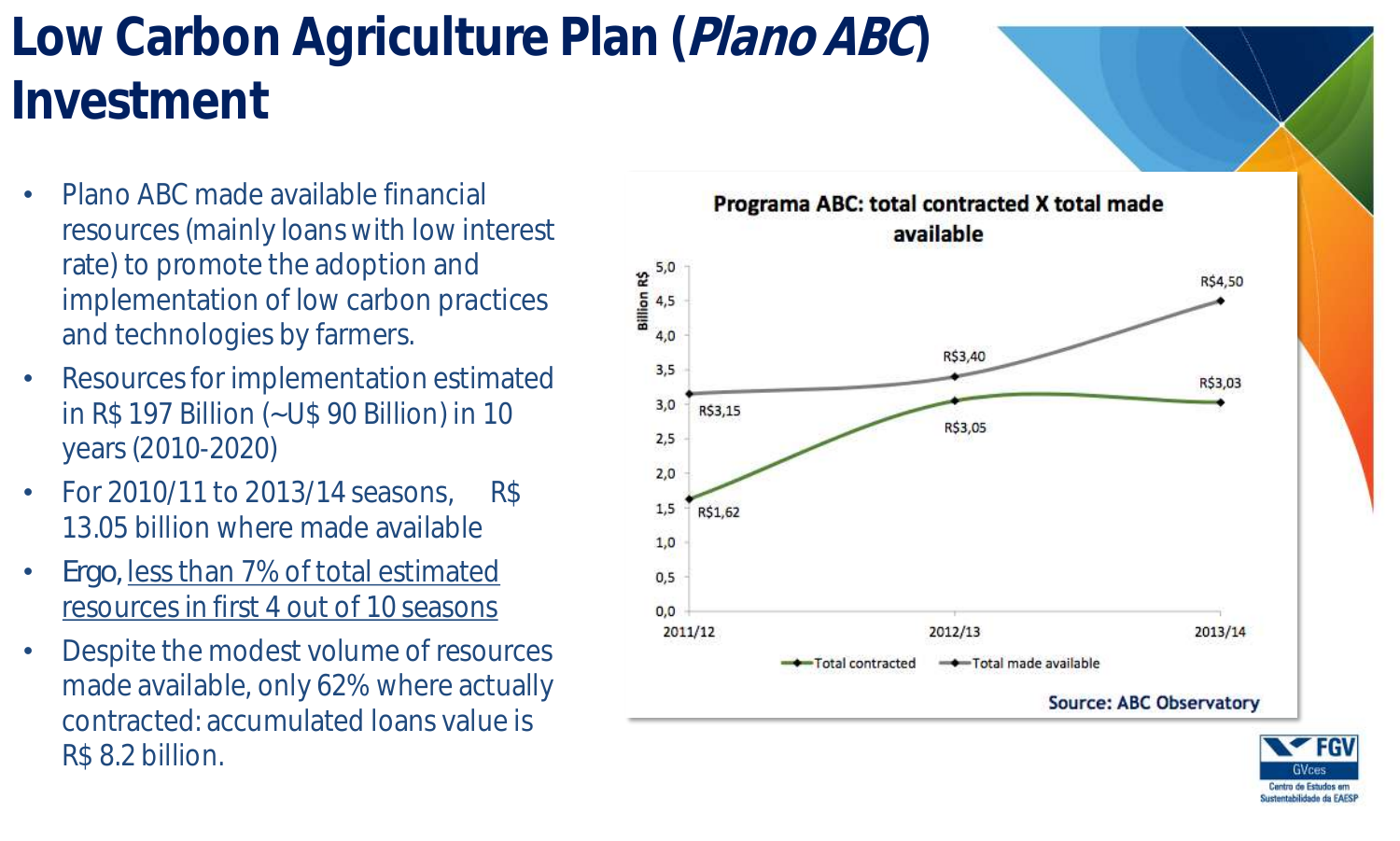## Plano ABC allocation of funds and Agricultural Technical Assistance



Source: Observatorio Plano ABC Source: IBGE

- ABC funds are concentrated in the regions with better techinal assistance
- Amazon and Northeast accessed less resources, although having important potential for low carbon agriculture



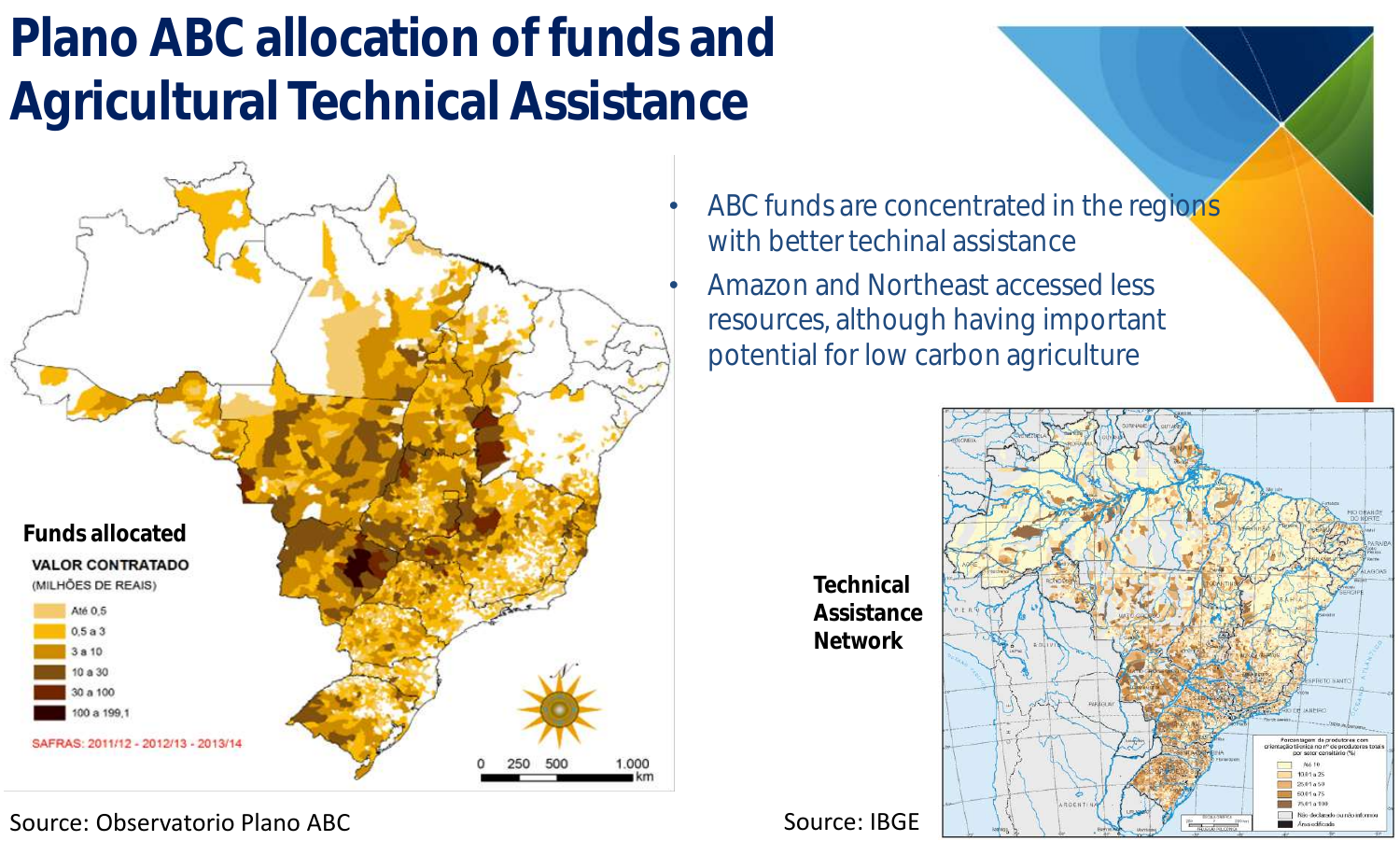## Plano ABC financing challenges

**Paradigm shift in agricultural finance**

Rural credit is traditionally directed to specific and concrete items such as agricultural machinery, seeds, fertilizers etc. However, the ABC Program finances installation processes of technologies and practices that assist in GHG mitigation in agriculture.

**Little competition in ABC market with low private banks participation due to:**

High transaction costs for private bank with **BNDES (Brazil's Official Development Bank)** 

Little clarity about the due diligence of the system agents, both from a financial perspective as the social and environmental responsibilities (legal uncertainty)

**Midwest and Southeast regions lead the resources hiring because of Technical Assistance presence and capillarity in theses regions**

**Little progress in technical assistance and information dissemination**

**Poor monitoring of the actual use of funds for intended purposes (ABC practices)**

**Measurement of effective carbon reduction by ABC practices still in academic stage on site verification still missing**

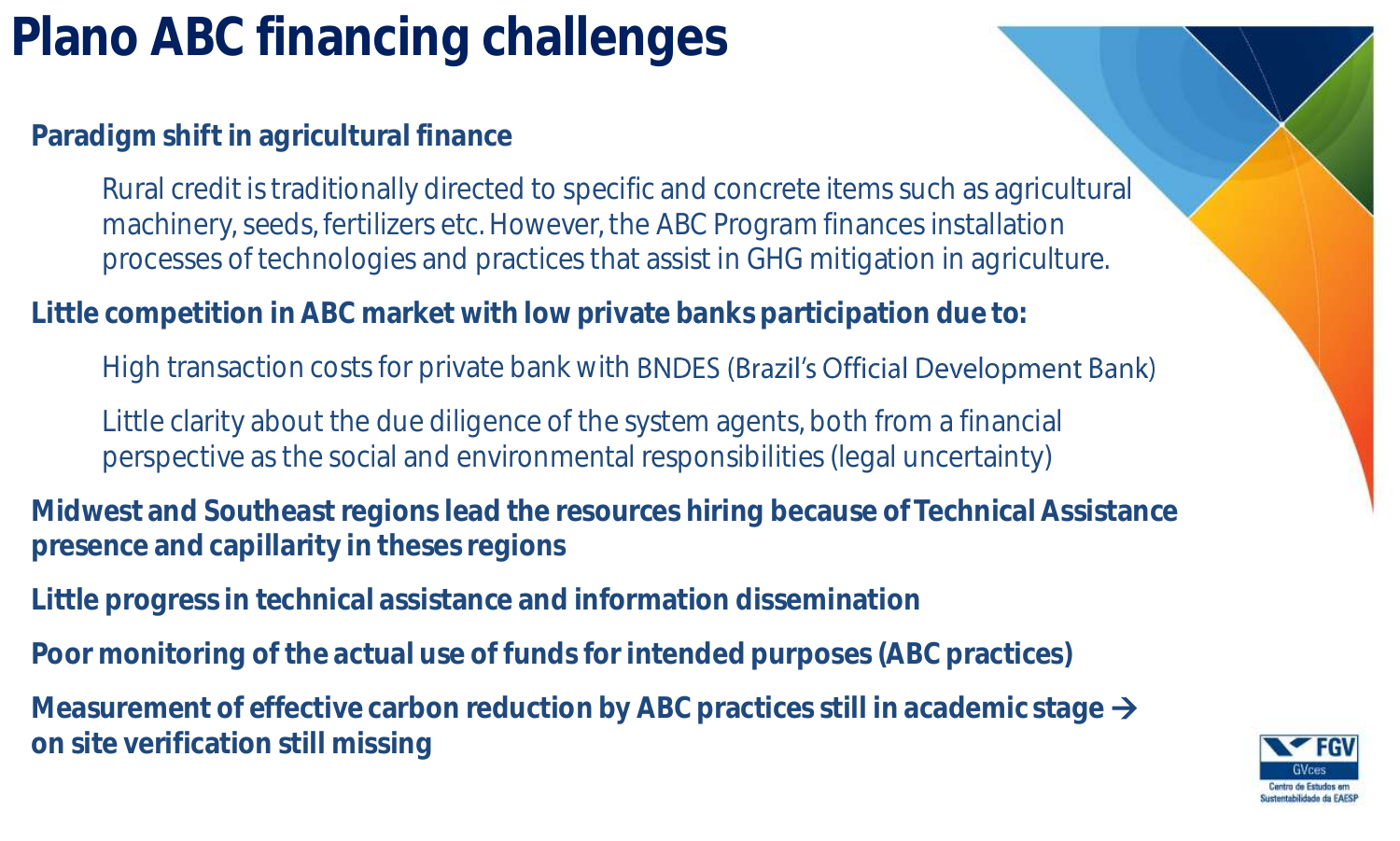## Concluding remarks

- Agriculture is a strategic sector for **Brazil's** economy, and its most relevant source of impact for climate change  $\rightarrow$  focus of attention
- Brazil's early committment to voluntary goals for reduction of GHG emissions triggered national measures, such as Plano ABC
- Society's independent initiative to follow up on Plano ABC is key to its implementation and effectiveness  $\rightarrow$  without the tension created by the Observatory, shortages and challenges won't be exposed
- The experience so far shows that availability of financing matters, but doesn't assure implementation  $\rightarrow$  many other factors influence technoproduction shift, and measures are needed in specific areas
- Brazil has a headstart in implementation, but to exercise green growth and seize benefits from a possible global climate regime, better MRV measures still needed.